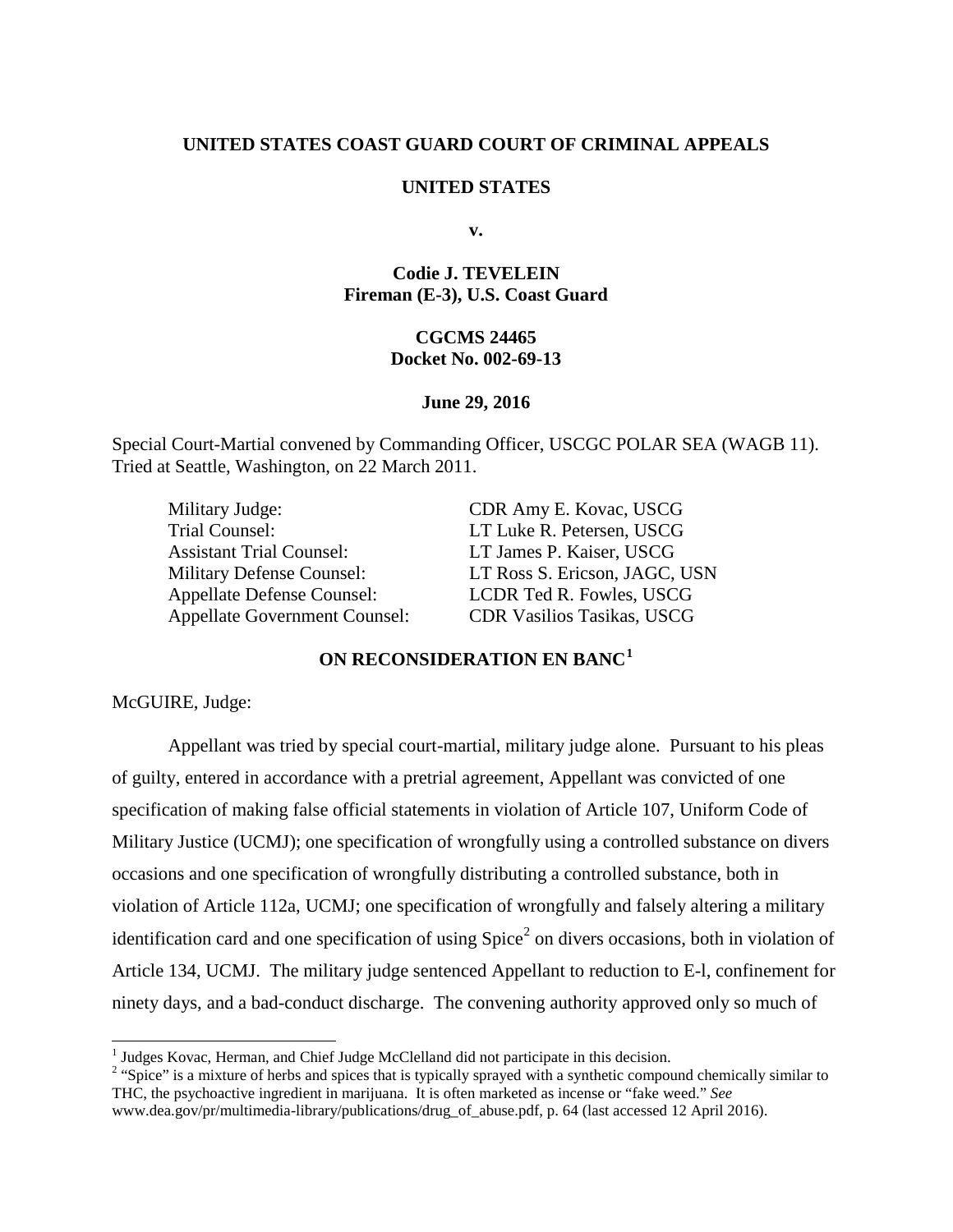the sentence as provided for confinement for sixty days and reduction to E-l in accordance with the pretrial agreement.

The panel opinion in this case<sup>[3](#page-1-0)</sup> is vacated and replaced by this opinion.

Appellant submitted this case on its merits. The panel set aside Charge III, Specification 3 because the specification was defective. The Government requested reconsideration, *en banc*, which we granted. $4$  We now review in particular, Charge III, Specification 3, which reads:

In that Fireman Codie J. Tevelein, U.S. Coast Guard, Coast Guard Cutter POLAR SEA (WAGB 11), on active duty, did, at or near Seattle, Washington, on divers occasions from on or about 23 February 2009 to on or about 21 October 2010, use Spice, which conduct was prejudicial to good order and discipline in the armed forces.<sup>[5](#page-1-2)</sup>

Here, the specification only asserts that FN Tevelein used Spice, and that such conduct was prejudicial to good order and discipline. We review whether this type of specification, as drafted, states an offense, and whether Appellant had fair notice that his alleged conduct was punishable. We discuss both issues and affirm the trial court result.

#### *Standard of Review*:

"Whether a specification is defective and the remedy for such error are questions of law, which we review *de novo.*" *United States v*. *Ballan*, 71 M.J. 28, 33 (C.A.A.F. 2012) (citing *United States v. Crafter*, 64 M.J. 209, 211 (C.A.A.F. 2006); *United States v. Girouard*, 70 M.J. 5, 10 (C.A.A.F. 2011)).

#### *Sufficiency of the Specification:*

This case requires us to resolve the conflict between prior panel decisions of this Court. Does a novel specification under Article 134 require the inclusion of words of criminality such

<span id="page-1-1"></span>

<span id="page-1-0"></span><sup>&</sup>lt;sup>3</sup> *United States v. Tevelein*, CGCMS 24465, Docket No. 002-69-13 (C.G.Ct.Crim.App. 2013) <sup>4</sup> Six of seven judges available for duty voted in favor of reconsideration, en banc, meeting the requirement of Rule  $17(c)$ .

<span id="page-1-2"></span><sup>5</sup> Charge Sheet, R. at 15.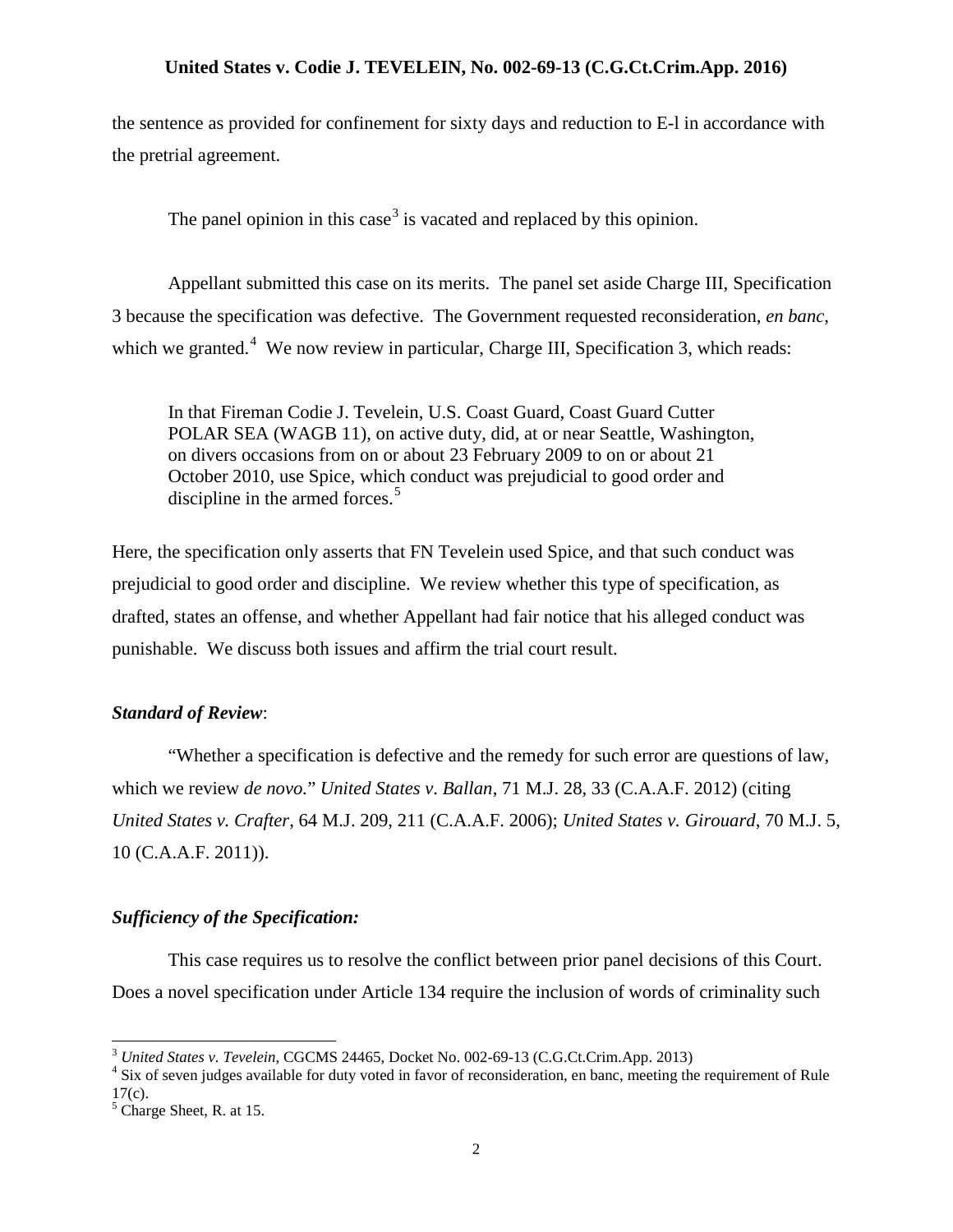as "wrongful" or "unlawful" to describe the conduct at issue, as we found in *United States .v Hughey*,<sup>[6](#page-2-0)</sup> or is the terminal element sufficient, as we held in *United States v. Farence*?<sup>[7](#page-2-1)</sup> As more fully explained below, we hold that alleging the terminal element is sufficient.

The military is a notice pleading jurisdiction.<sup>[8](#page-2-2)</sup> In *United States v. Sell*, the U.S. Court of Military Appeals (now, the Court of Appeals for the Armed Forces) held that:

> The true test of the sufficiency of an indictment is not whether it could have been made more definite and certain, but whether it contains the elements of the offense intended to be charged, and sufficiently apprises the defendant of what he must be prepared to meet; and, in case any other proceedings are taken against him for a similar offense, whether the record shows with accuracy to what extent he may plead a former acquittal or conviction.<sup>[9](#page-2-3)</sup>

An Article 134(1) disorder has two elements: (1) That the accused did or failed to do certain acts; and (2) That, under the circumstances, the accused's conduct was to the prejudice of good order and discipline in the armed forces.<sup>[10](#page-2-4)</sup> Here, the specification alleged that the Appellant "did…use Spice" to establish the first element, and the specification alleged that, under the circumstances, this conduct was to the prejudice of good order and discipline.<sup>11</sup> Thus, we conclude that the test set forth in *Davis* and *Sell* has been met.

The panel opinion held that Specification 3 of Charge III failed to state an offense because it lacked words of criminality. Although there is some support in military justice jurisprudence for this position with regard to drug offenses,  $^{12}$  $^{12}$  $^{12}$  and in other contexts,  $^{13}$  $^{13}$  $^{13}$  it must be noted that much of this precedent was in the days before the enactment of Article 112a for drug offenses, and before the Court of Appeals for the Armed Forces made clear in *Fosler*[14](#page-2-8) that the

<span id="page-2-1"></span>

<span id="page-2-2"></span>

<span id="page-2-3"></span>

<span id="page-2-4"></span>

<span id="page-2-6"></span><span id="page-2-5"></span>

<span id="page-2-0"></span><sup>&</sup>lt;sup>6</sup> United States v. Hughey, 72 M.J. 809 (C.G.Ct.Crim.App.2013).<br>
<sup>7</sup> United States v. Farence, 57 M.J. 674, 676-677 (C.G.Ct.Crim.App.2002).<br>
<sup>8</sup> United States v. Sell, 3 U.S.C.M.A. 202, [11 C.M.R. 202 \(1953\).](http://web2.westlaw.com/find/default.wl?mt=FederalGovernment&db=1443&rs=WLW14.04&tc=-1&rp=%2ffind%2fdefault.wl&findtype=Y&ordoc=1988113668&serialnum=1953002679&vr=2.0&fn=_top&sv=Split&tf=-1&referencepositiontype=S&pbc=899459D0&referenceposition=206&utid=1)<br>
<sup>9</sup> *Id.*, (C.M.A. 1967).

*<sup>13</sup> See, e.g.*, *United States v. Acosta*, 41 C.M.R. 341 (C.M.A. 1970); (cohabitation); *United States v. Jones*, 42

<span id="page-2-8"></span><span id="page-2-7"></span>C.M.R. 282 (C.M.A. 1970); and *United States v. Priester*, 4 C.M.R. 830 (C.M.A. 1952); (Article 128 offenses). 14 *United States v. Fosler*, 70 M.J. 225 (C.A.A.F. 2011).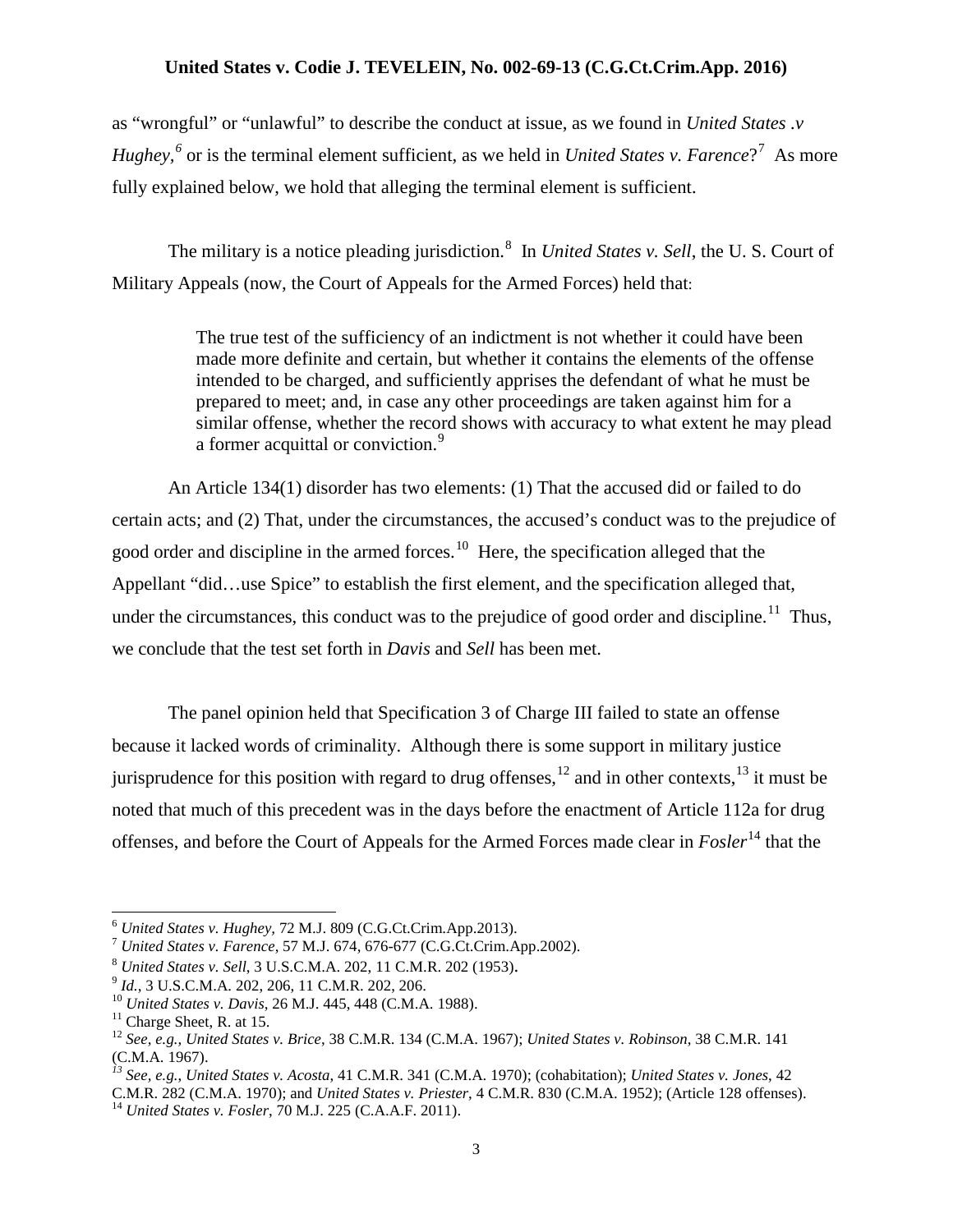terminal element must be specifically alleged in an Article 134 specification.<sup>15</sup> In the days before the enactment of Article 112a for drug offenses, and before the *Fosler* decision, where it was not considered necessary to allege the terminal element, military courts concluded that, for an act that was not in itself an offense, words importing criminality were a requirement, and if lacking, the specification was deficient.<sup>[16](#page-3-1)</sup>

Central to our earlier opinion was a conclusion that the words of the terminal element, *i.e.*, that conduct was prejudicial to good order or discipline or service discrediting, were not words of criminality. Such a conclusion is not consonant with *Davis*, in which the court equated the terminal element language of Article 134 with words of criminality: "We can see no harm in alleging criminality in terms of the provision of Article 134 which made the conduct wrongful, rather than by using a general allegation that appellant's activity was "wrongful" or "unlawful."[17](#page-3-2) The *Davis* court distinguished *Brice*, by pointing out that the specification at issue in that case contained neither the terminal element, nor words of criminality.<sup>[18](#page-3-3)</sup> This court acknowledged the *Davis* analysis in *United States v. Farence*: [19](#page-3-4) "Stated differently, the words "prejudicial to the good order and discipline of the armed forces are, without more, "words importing criminality" sufficient to support a specification alleging acts that would not otherwise constitute a crime."[20](#page-3-5) While acknowledging that military case law on this point "has been at times unclear,"[21](#page-3-6) we endorse the principle enunciated in *Davis,* and applied in *Farence*, that the words of the terminal element pled in an Article 134 specification constitute words of criminality sufficient to support a specification alleging acts that would not otherwise constitute a crime. In

<span id="page-3-1"></span>

<span id="page-3-0"></span><sup>&</sup>lt;sup>15</sup> *Id.*, at 233.<br><sup>16</sup> *See, e.g., Brice, supra, note 12, 38 C.M.R. 134, 138; citing United States v. Tindoll, 36 C.M.R. 350 (C.M.A 1966).*<br><sup>17</sup> *Davis, supra, note 10, 26 M.J. at 449; accord United States v. Farence, 5* 

<span id="page-3-2"></span><sup>(</sup>C.G.Ct.Crim.App.2002). While *Davis* and *Farence* each cited the *Brice* text (indicating that words of criminality are a requirement, and if lacking, the specification is deficient; *Davis*, 26 M.J. at 447-448.), the *Davis* court continued to reason and concluded that the *Sell* test was adequate, and that the terminal element could constitute words of criminality. *Davis*, 26 M.J. at 448, 449.<br><sup>18</sup> *Id.*<br><sup>19</sup> *United States v. Farence*, 57 M.J. 674 (C.G.Ct.Crim.App.2002).<br><sup>20</sup> *Id.*, at 677.<br><sup>21</sup> *United States v. Fosler*, 70 M.J. 225, 230-231 (C.A.A.F. 2011),

<span id="page-3-3"></span>

<span id="page-3-4"></span>

<span id="page-3-5"></span>

<span id="page-3-6"></span><sup>(</sup>C.M.A. 1991). *Fosler* makes clear that words of criminality "speak to mens rea and the lack of a defense or justification, not to the elements of the offense," and further states that words of criminality may be required in an Article 134 specification, "depending on the nature of the alleged conduct." *Fosler*, 70 M.J. at 231. What remains elusive in military justice jurisprudence is precisely which circumstances require additional words of criminality. We need not decide that issue here, as we find that, in this specification, all of the elements are alleged.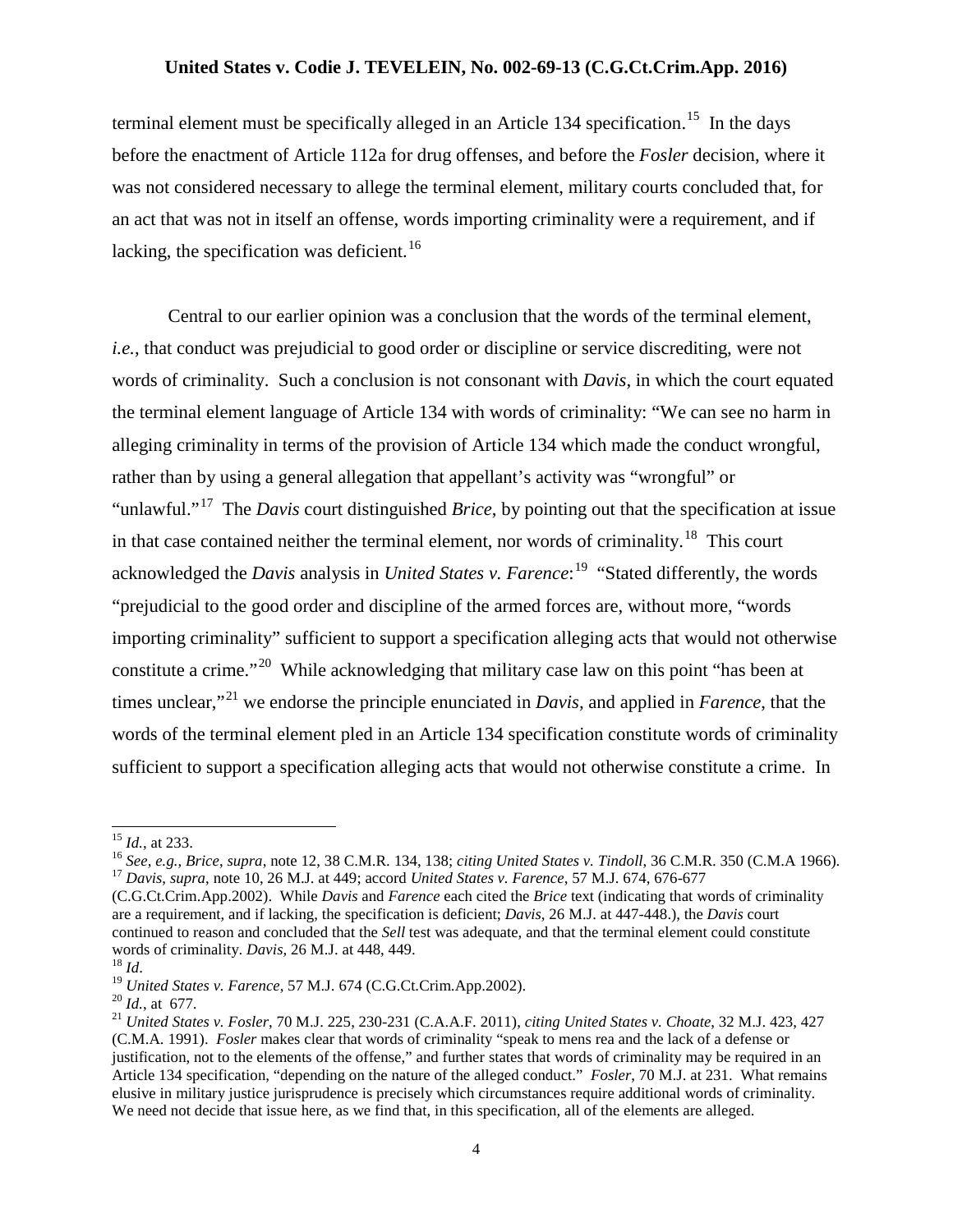doing so, we overrule *United States v. Hughey*, 72 M.J. 809, 813, 814 (C.G.Ct.Crim.App.2013) [22](#page-4-0) in which a panel of this court reached a contrary conclusion.

Where, as here, the specification at issue "contains the elements of the offense intended to be charged, and sufficiently apprises the defendant of what he must be prepared to meet; and, in case any other proceedings are taken against him . . . shows with accuracy to what extent he may plead a former acquittal or conviction" *Sell*, *supra*, note 8, the specification is legally sufficient.

#### *Notice:*

Although the specification was sufficient to apprise Appellant of what he needed to defend against, there is a second notice issue: Did Appellant have notice that the conduct he was engaged in was criminal? It is well settled that conduct that is not specifically listed in the Manual for Courts-Martial (MCM) may still be prosecuted under Article 134. *United States v. Saunders,* 59 M.J. 1, 6 (C.A.A.F. 2003) (citing *United States v. Vaughan,* 58 M.J. 29, 31 (C.A.A.F. 2003)). However, due process requires that a person have 'fair notice' that an act is criminal before being prosecuted for it. *Saunders*, 59 M.J. 1, 6; *citing Vaughan*, 58 M.J, 29, 31. Potential sources of fair notice include federal law, state law, military case law, military custom and usage, and military regulations. *Vaughan,* 58 M.J. at 31. The issue of fair notice was not raised by Appellant at trial where he pled guilty to the specification or on appeal. When not objected to at trial, defects in a specification are reviewed for plain error.<sup>23</sup>

Under plain error review, "before an appellate court can correct an error not raised at trial, there must be: (1) "error," (2) that is 'plain,' and (3) that 'affect[s] substantial rights.'" *United States v. Cotton*, 535 U.S. 625, 631 (2002); *citing Johnson v. United States*, 520 U.S. 461, 466-467 (1997). If all three conditions are met, an appellate court may then exercise its discretion to notice a forfeited error, but only if (4) the error seriously affect<sup>[s]</sup> the fairness,

<span id="page-4-1"></span><span id="page-4-0"></span><sup>22</sup> *United States v. Hughey*, 72 M.J. 809, 813, 814 (C.G.Ct.Crim.App.2013). <sup>23</sup> *United States v. Warner*, 73 M.J. 1, 3 (C.A.A.F., 2013); *citing United States v. Cotton*, 535 U.S. 625, 631, 122 S.Ct. 1781, 1785 (2002).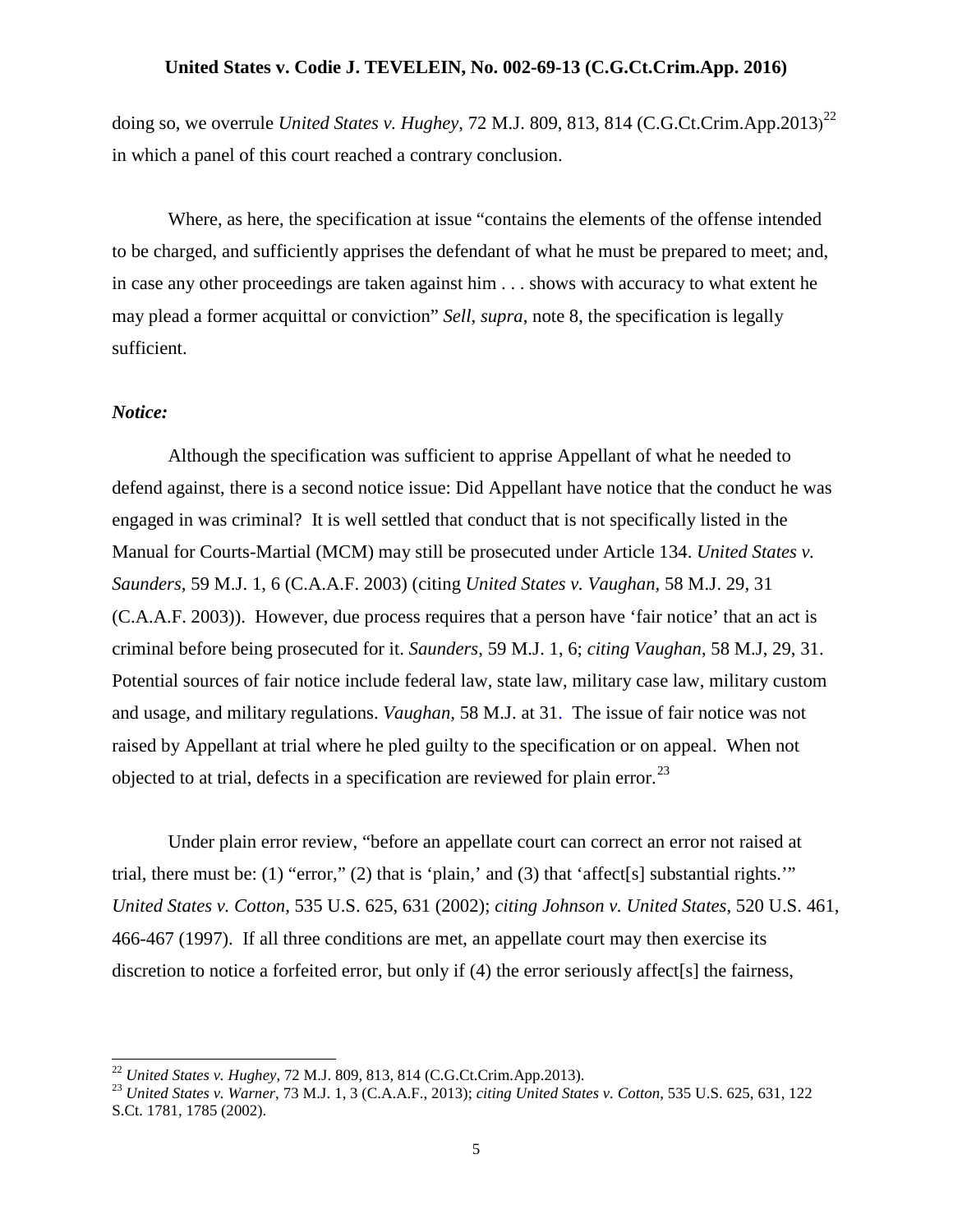integrity, or public reputation of judicial proceedings. *Cotton*, 535 U.S. 625, at 631-632; *citing Johnson v. United States,* 520 U.S. 461, at 467.<sup>[24](#page-5-0)</sup>

However, Article 59(a), UCMJ, 10 U.S.C. § 859(a), provides that, "[a] finding or sentence of court-martial may not be held incorrect on the ground of an error of law unless the error materially prejudices the substantial rights of the accused." The Court of Appeals for the Armed Forces, in *United States v. Powell*, [25](#page-5-1) has clarified that the military rules are different from the federal rules analyzed in *Olano[26](#page-5-2)* and *Cotton*, [27](#page-5-3) and that Courts of Criminal Appeals, in carrying out their mandatory review of the record under Article 66(c), UCMJ, 10 U.S.C. § 866(c), are distinct from appellate courts carrying out discretionary review.<sup>[28](#page-5-4)</sup>

Thus, in military practice, plain error analysis requires a showing that: (1) there was an error; (2) it was plain or obvious; and (3) the error materially prejudiced a substantial right."<sup>[29](#page-5-5)</sup> Here, the Appellant entered into a stipulation of fact, and admitted that he used Spice to get high, for its mind-altering effects, that he expected the effects to be similar to that of marijuana, a Schedule 1 controlled substance, that he used Spice with other Coast Guard members, and in front of other Coast Guard members, in Coast Guard leased housing, and that he used Spice in part because he knew it would not be detected by an urinalysis test. PE 1, p. 5-6; R. 99-126. Under these circumstances, we conclude that the Appellant had notice that his conduct was punishable, and we cannot find it was plain error for the military judge to accept his plea of guilty to specification 3 of Charge III.

## *Appellate Delay:*

The parties have petitioned the court for a grant of relief due to the appellate delay in deciding this case.<sup>30</sup> There has been significant appellate delay since the motion for en banc

<span id="page-5-2"></span>

<span id="page-5-1"></span><span id="page-5-0"></span><sup>&</sup>lt;sup>24</sup> Accord Warner, 73 M.J. 3, citing United States v. Wilkins, 71 M.J. 410, 412 (C.A.A.F. 2012).<br><sup>25</sup> 49 M.J. 460, 463-464 (C.A.A.F. 1998).<br><sup>26</sup> United States v. Olano, 507 U.S. 725, 731 (1993); (analyzing plain error un

<span id="page-5-6"></span>

<span id="page-5-4"></span><span id="page-5-3"></span><sup>&</sup>lt;sup>27</sup> United States v. Cotton, 535 U.S. 625, 631 (2002).<br><sup>28</sup> United States v. Powell, 49 M.J. at 464 (C.A.A.F. 1998); See also United States v. Riley, 47 M.J. 276, 279-280 (C.A.A.F. 1997); (applying the Article 59(a) standard for the third prong of the plain error analysis for prejudice, rather than the formula of *United States v. Fisher*, 21 M.J. 327, 328 (C.M.A. 1986)).

<span id="page-5-5"></span><sup>29</sup> *United States v. Humphries,* 71 M.J. 209, 213-215 (C.A.A.F. 2012); *citing Girouard*, 70 M.J. 5, 11 (C.A.A.F. 2011).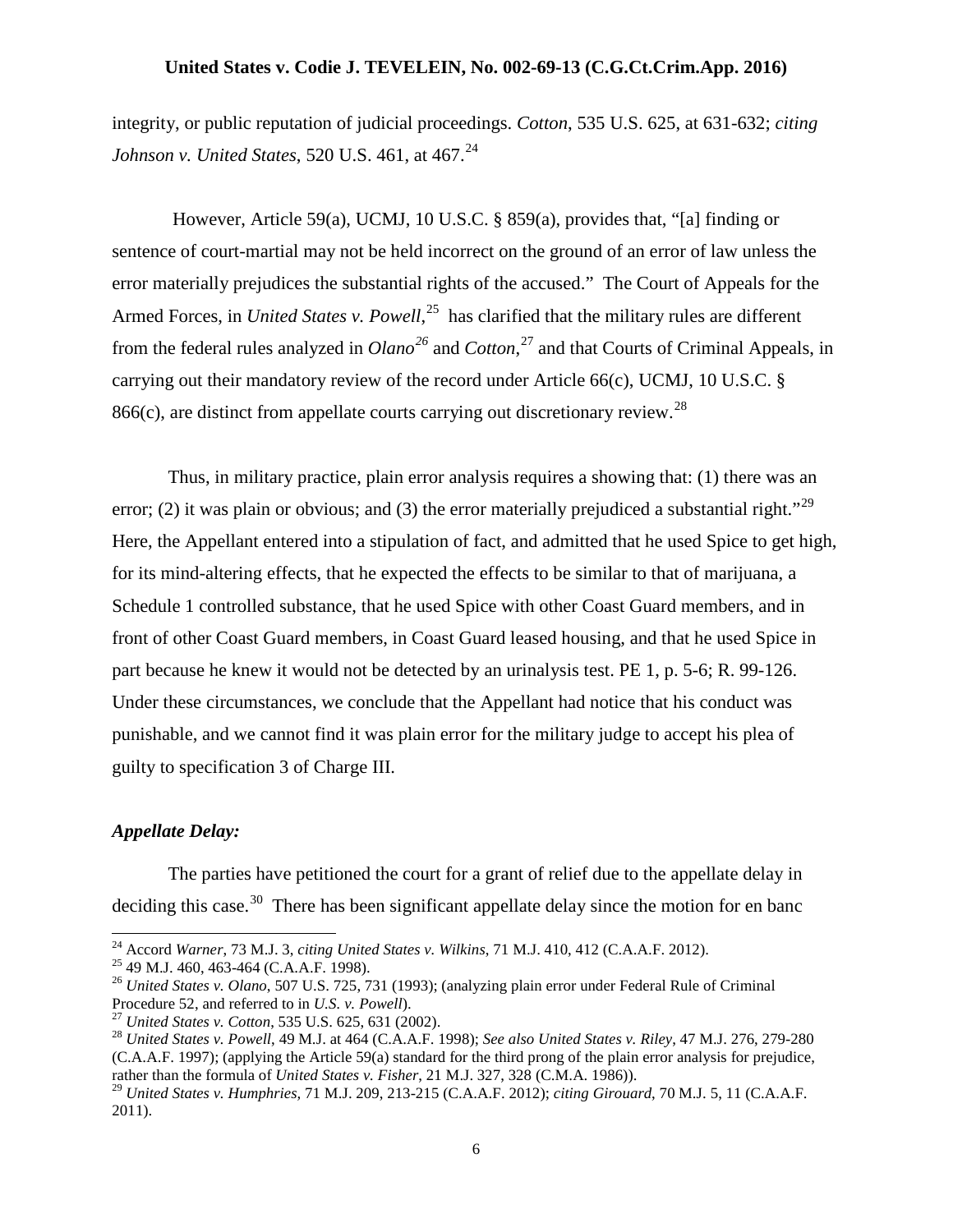reconsideration was granted. The Court of Appeals for the Armed Forces set forth the framework for review of delays in post trial and appellate review in *United States v. Moreno*, [31](#page-6-0) and applying the factors set forth in *Barker v. Wingo*. [32](#page-6-1) We acknowledge that the appellate delay in this case is facially unreasonable, and that there is no adequate justification. While we find no particularized showing of prejudice, we find that, balancing the other *Barker* factors, the delay in this case is such that tolerating it would "adversely affect the public's perception of fairness and integrity of the military justice system,"<sup>[33](#page-6-2)</sup> and we grant relief. We will disapprove the reduction in rate of one paygrade.

#### **Decision**

We have reviewed the record in accordance with Article 66, UCMJ, 10 U.S.C. § 866. Upon such review, the findings are determined to be correct in law and, on the basis of the entire record, should be approved. Accordingly, the findings of guilty are affirmed. In view of our finding of unreasonable appellate delay, only so much of the sentence as provides for confinement for sixty days and reduction to E–2 is affirmed. We order the preparation of a revised Promulgating Order consistent with this opinion.

Judges Clemens, Havranek, Judge, Norris, and Spolidoro concur.

# BRUCE, Judge (concurring):

This case is before the Court *en banc* following a request for reconsideration of a panel decision that found the specification alleging use of "Spice" in violation of Article 134, UCMJ, defective. I agree with the panel that under the circumstances of this case, the specification was defective because it did not allege that the use of "Spice" was wrongful.

As the majority opinion notes, "Spice" "is often marketed as incense or 'fake weed.'" *United States v. Tevelein*, CGCMS 24465, Docket No. 002-69-13, at 1 (C.G.Ct.Crim.App. 2016). At the time of Appellant's court-martial, "Spice" was not listed as a controlled substance.

<span id="page-6-0"></span><sup>&</sup>lt;sup>30</sup> See Joint Motion of Expedited Review and Joint Request for Relief, 17 May 2016.<br><sup>31</sup> 63 M.J. 129 (C.A.A.F. 2006).<br><sup>32</sup>*Id.*, at 135; *Barker v. Wingo*, 407 U.S. 514, 530 (1972).<br><sup>33</sup> United States v. Toohey, 63 M.J.

<span id="page-6-1"></span>

<span id="page-6-2"></span>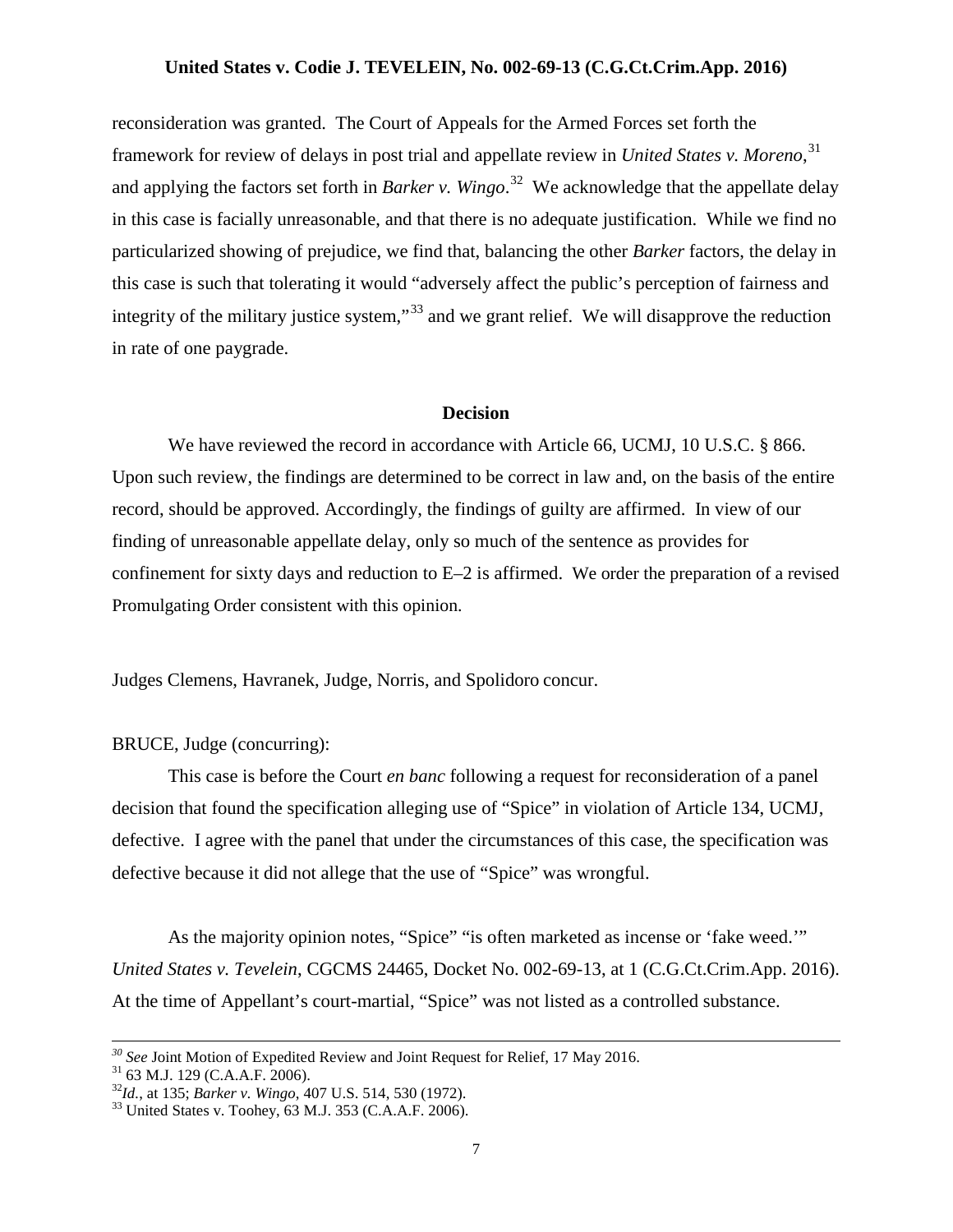Accordingly, it was legal to possess "Spice" and "Spice" could be used lawfully, for example as incense. On the other hand, "Spice," like other substances such as glue or gasoline, can be abused or wrongfully used for its mind-altering effects, to produce a so-called high. The abuse or wrongful use of "Spice" is what the Government intended to prove was prejudicial to good order and discipline, and a crime in violation of Article 134, UCMJ.

The defect in the specification is that it alleged simple use, rather than abuse or wrongful use. Under the circumstances of this case, I do not agree with the majority view that alleging the terminal element of prejudice to good order and discipline meets the need to allege words of criminality. It is possible to infer or understand that the Government is alleging prejudice to good order and discipline because the Appellant abused or wrongfully used "Spice," and in this case it appears that Appellant did understand that that was the crime alleged. However, simply alleging the terminal element is not generally sufficient to describe the criminal act of abusing or wrongfully using "Spice."

In *United States v. Rapert*, 75 M.J. 164 (2016), the Court of Appeals for the Armed Services (CAAF) discussed the United States Supreme Court case of *Elonis v. United States*, 575 U.S. \_\_\_\_, 135 S.Ct. 2001(2015). CAAF quoted the Supreme Court's observation that: "'Federal criminal liability generally does not turn solely on the results of an act without considering the defendant's mental state.' *Id*. at 2012." *Rapert*, 75 M.J. at 167. Then addressing the military offense of communicating a threat in violation of Article 134, UCMJ, CAAF found that the element of wrongfulness met the *mens rea* requirement for a crime as opposed to innocent conduct.

In the present case, the position that the terminal element sufficiently alleges words of criminality, goes against the precept that criminal liability does not turn solely on the results of the act without considering the accused's mental state. In order to prove the offense here, the Government had to prove that Appellant committed an act and that the act was prejudicial to good order and discipline. But, the result that the act was prejudicial to good order and discipline does not necessarily consider the Appellant's mental state. Even if it can be proved that an accused knew that his act would be prejudicial to good order and discipline, that would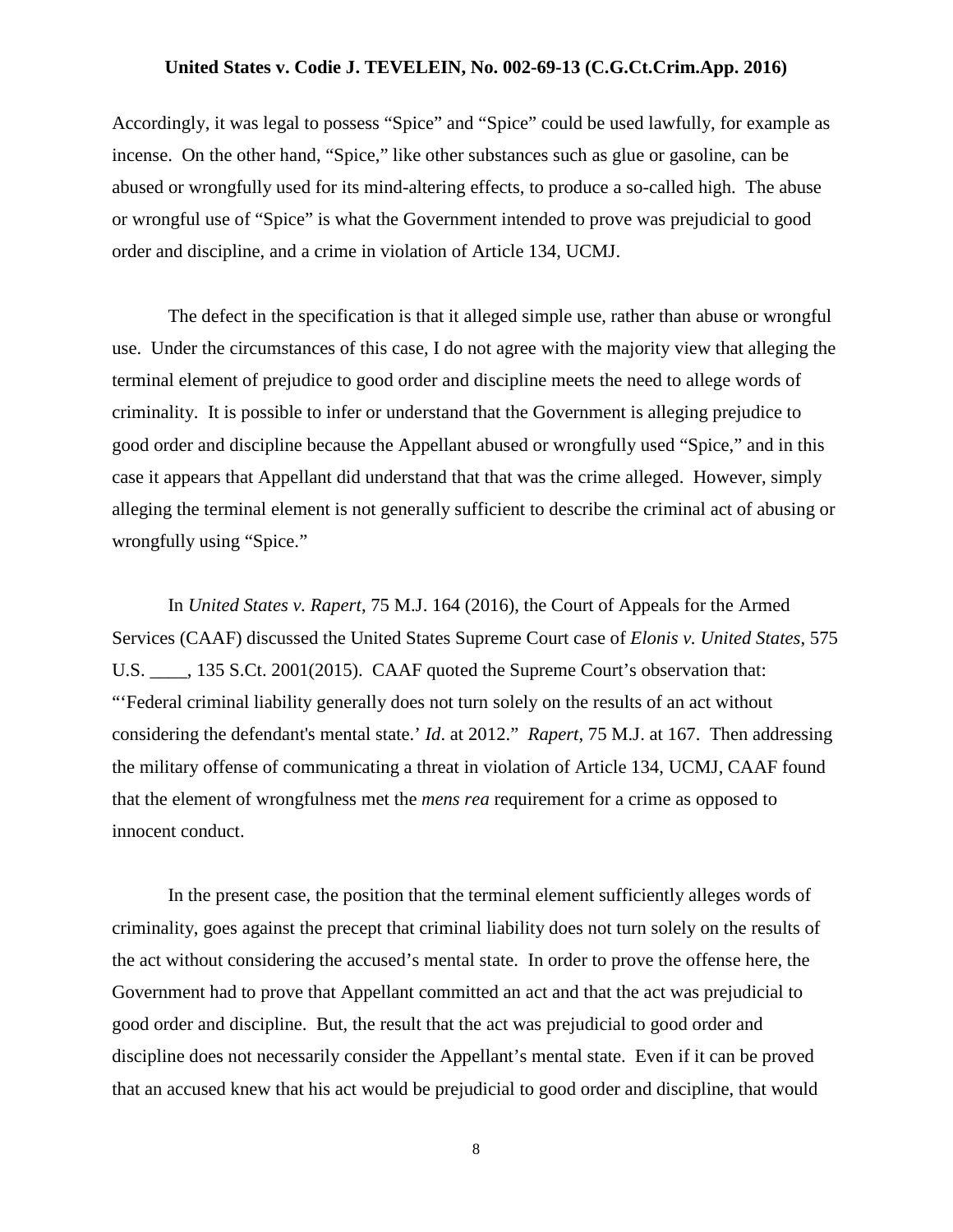not make an innocent act or the exercise of a lawful right criminal. The requirement for a culpable *mens rea* applies to the first element, the act committed by the accused. In this case, it was the intent to abuse or wrongfully use "Spice" to the prejudice of good order and discipline that made the use a crime. Because at the time of trial "Spice" was not a controlled substance and it could be used lawfully (as incense at least), there was nothing inherently unlawful about the simple use of "Spice."

In the majority's footnote 21, there is recognition that:

. . . words of criminality may be required in an Article 134 specification, "depending on the nature of the alleged conduct." Fosler, 70 M.J. at 231. What remains elusive in military justice jurisprudence is precisely which circumstances require additional words of criminality.

*United States v. Tevelein*, CGCMS 24465, Docket No. 002-69-13, at 4 n.21 (C.G.Ct.Crim.App. 2016)

This is a case that requires additional words of criminality. Footnote 20 also recognizes that: "*Fosler* makes clear that words of criminality 'speak to mens rea and the lack of a defense or justification, not to the elements of the offense,' . . . ." Here, the alleged conduct, that Appellant used "Spice," encompasses innocent conduct, because "Spice" has innocent uses. Also alleging that the conduct was prejudicial to good order and discipline, is a necessary element, but it does not add much in terms of what about Appellant's conduct was criminal, rather than innocent, or what culpable state of mind the Government is alleging. Words of criminality in the specification would provide some assurance that the court-martial would not convict without considering whether Appellant had a culpable state of mind and whether his conduct might be innocent or justified.

Although the panel was correct in finding that the specification was defective, it erred in failing to test for plain error. *U.S. v. Brecheen*, 27 M.J. 67 (CMA 1988); *U.S. v. Watkins*, 21 M.J. 208, 209 (CMA 1986); *U.S. v. Nygren*, 53 M.J. 716 (C.G.Ct.Crim.App. 2000). Assuming there was error and the error was plain, Appellant was not prejudiced because the specification is not so defective that it "cannot within reason be construed to charge a crime," he did not challenge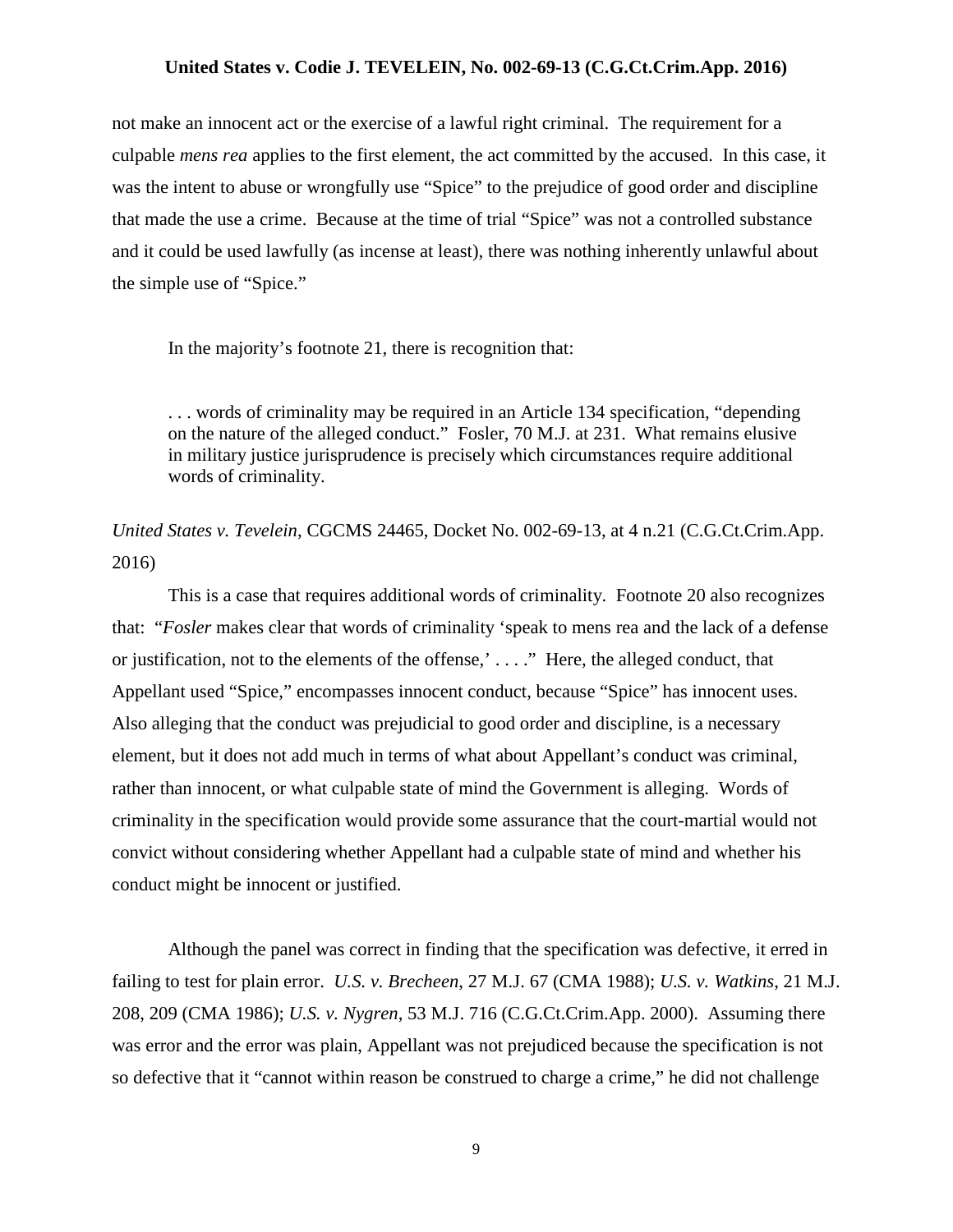the specification at trial, he pleaded guilty, had a pretrial agreement, satisfactorily completed the providence inquiry, and has suffered no prejudice. *Watkins,* 21 M.J. at 210. Accordingly, I concur in the affirmance of the conviction for use of "Spice" in violation of Article 134, UCMJ, and the sentence as modified by the majority opinion.

## DUIGNAN, Judge (dissenting):

I stand by the rationale provided in this Court's original unpublished opinion, decided on 06 September 2013. *United States v. Tevelein*, CGCMS 24465, Docket No. 002-69-13 (C.G.Ct.Crim.App. 2013) [hereinafter *Tevelein I*]. In this *en banc* opinion, the majority reverses the original panel opinion of this Court and instead holds the Specification 3 of Charge III sufficient, despite omission of any words alleging the conduct "wrongful," and barely discusses that use of Spice was not prohibited by any lawful order, regulation, or statute at the time of the alleged offense. Moreover, in order to reach this result, the majority takes the additional step of reversing this Court's own recent decision in *[United States v. Hughey](https://a.next.westlaw.com/Link/Document/FullText?findType=Y&serNum=2031745289&pubNum=0000509&originatingDoc=NE2338B80B36411D8983DF34406B5929B&refType=RP&originationContext=document&transitionType=DocumentItem&contextData=(sc.Search))*, 72 M.J. 809, 813-14 [\(C.G.Ct.Crim.App. 2013\),](https://a.next.westlaw.com/Link/Document/FullText?findType=Y&serNum=2031745289&pubNum=0000509&originatingDoc=NE2338B80B36411D8983DF34406B5929B&refType=RP&originationContext=document&transitionType=DocumentItem&contextData=(sc.Search)) *review denied* [73 M.J. 126,](https://a.next.westlaw.com/Link/Document/FullText?findType=Y&pubNum=0000509&cite=73MJ126&originatingDoc=NE2338B80B36411D8983DF34406B5929B&refType=RP&originationContext=document&transitionType=DocumentItem&contextData=(sc.Search)) without the benefit of additional briefing on that matter.

As we stated in this Court's original opinion, "Conspicuously missing in this specification are any words of criminality, like 'wrongfully,' as was later used in the Stipulation of Fact submitted into evidence by the Government at trial." *Tevelein I, supra.* Simply, Appellant's use of Spice was not properly charged or noticed as being criminal conduct. No words of criminality were included in the specification. In a recently published opinion, this Court found such a defect fatal, holding that a specification alleging that an accused's statements were prejudicial to good order and discipline in the armed forces failed to state an offense under the general article, where it failed to include words of criminality. *[United States v. Hughey](https://a.next.westlaw.com/Link/Document/FullText?findType=Y&serNum=2031745289&pubNum=0000509&originatingDoc=NE2338B80B36411D8983DF34406B5929B&refType=RP&originationContext=document&transitionType=DocumentItem&contextData=(sc.Search))*, 72 M.J. 809, 813-14 [\(C.G.Ct.Crim.App. 2013\),](https://a.next.westlaw.com/Link/Document/FullText?findType=Y&serNum=2031745289&pubNum=0000509&originatingDoc=NE2338B80B36411D8983DF34406B5929B&refType=RP&originationContext=document&transitionType=DocumentItem&contextData=(sc.Search)) *review denied* [73 M.J. 126;](https://a.next.westlaw.com/Link/Document/FullText?findType=Y&pubNum=0000509&cite=73MJ126&originatingDoc=NE2338B80B36411D8983DF34406B5929B&refType=RP&originationContext=document&transitionType=DocumentItem&contextData=(sc.Search)) *see also United States v. Brice,* 38 C.M.R. 134, 138; 17 U.S.C.M.A. 336, 340 (1967); *United States v. Nygren*, 53 M.J. 716 (C.G.C.C.A. 2000). This case should be resolved under *Hughey*. However, recognizing the *Hughey* decision as otherwise controlling precedent, the majority *sua sponte* overrules *United States v. Hughey*, 72 M.J. 809, 813, 814 (C.G.Ct.Crim.App. 2013). *Hughey* controls the outcome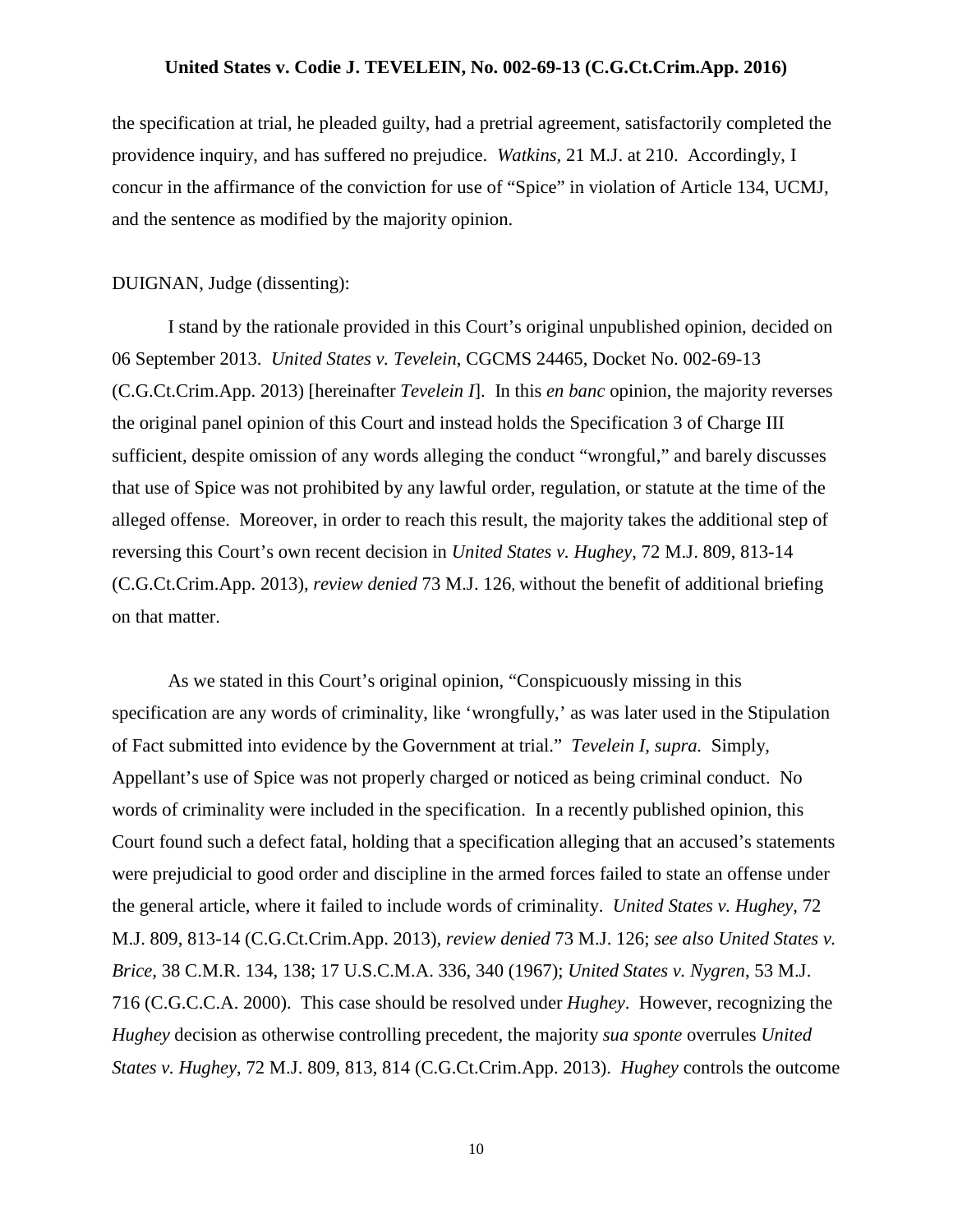of this case, had the majority not reversed it without the benefit of notice and additional briefing. I would apply *Hughey*.

The majority further states, "Although there is some support in military justice jurisprudence for this position with regard to drug offenses, and in other contexts, it must be noted that much of this precedent was in the days before the enactment of Article 112a for drug offenses, and before the Court of Appeals for the Armed Forces made clear in *Fosler* that the terminal element must be specifically alleged in an Article 134 specification." *United States v. Tevelein*, CGCMS 24465, Docket No. 002-69-13, at 3-4 (C.G.Ct.Crim.App. 2016)(footnotes omitted). However, the majority does not address the fact that Spice was not chargeable under Article 112a, because it was not a prohibited substance under the Uniform Code of Military Justice, the Schedule of Controlled Substances, or subject to any general order prohibiting its use at the time of the offense. And just as some controlled substances or other intoxicating substances, such as alcohol, can be used lawfully, there was an open question at the time of Appellant's ingestion as to whether Spice was a prohibited substance.

The majority acknowledges that, "It is well settled that conduct that is not specifically listed in the Manual for Courts-Martial (MCM) may still be prosecuted under Article 134." *United States v. Saunders,* 59 M.J. 1, 6 (C.A.A.F. 2003), citing *United States v. Vaughan,* 58 M.J. 29, 31 (C.A.A.F.2003). However, due process requires that a person have 'fair notice' that an act is criminal before being prosecuted for it. *Saunders*, 59 M.J. 1, 6; *citing Vaughan*, 58 M.J, 29, 31. Potential sources of fair notice may include federal law, state law, military case law, military custom and usage, and military regulations. *Vaughan,* 58 M.J. at 31. (Slip op. at 5).

The majority's reliance on "fair notice," without offering additional specifics to provide that fair notice, rings hollow. A properly promulgated general order would have provided fair notice of criminal conduct. But no general order was in force at the time of Appellant's use. The proper inclusion of Spice as prohibited controlled substance under Article 112a would have provided notice. But Spice was not included in any schedule of prohibited or controlled substances at the time of this offense. In short, no language or facts were included in the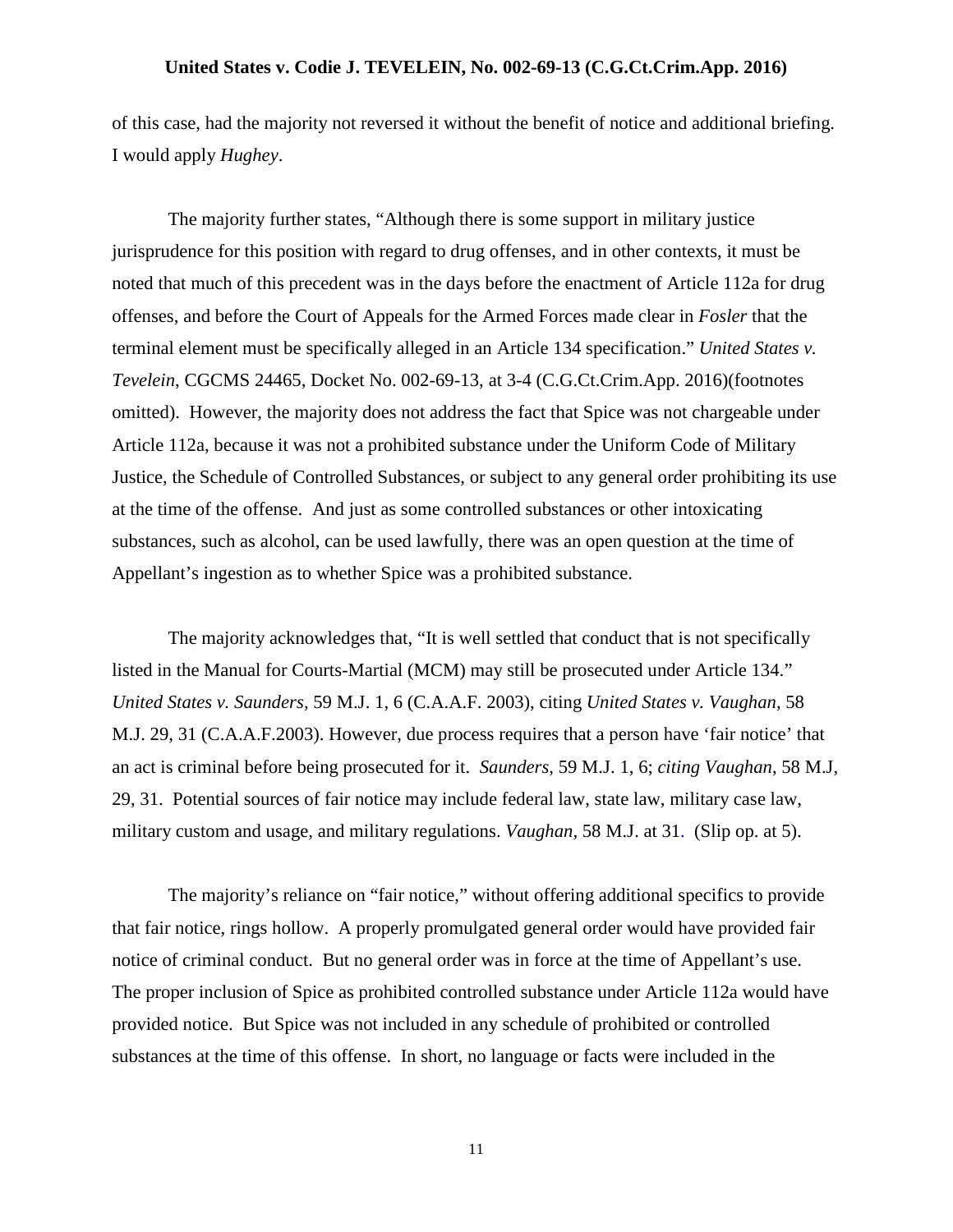specification that would provide notice why the conduct charged would have been unlawful. And as discussed earlier, the word "wrongfully" was not even used in the specification.

Our American legal system–including our military justice system–rests on the basic premise that those accused of crimes have adequate notice of the criminal conduct before being held criminally liable. The majority claims not only that the word "wrongfully" is not required, but that Appellant's plea to conduct that was not noticed as criminal is legally sufficient, because he pled guilty to use of Spice and admitted his conduct was to the prejudice of good order and discipline in the armed forces. But a plea to an Article 134 offense must be made by one having fair notice of the criminal conduct and with an understanding that the conduct was criminal at the time. *See United States v. Moon*, 73 M.J. 382 (C.A.A.F. 2014). There was no establishment that any notice was given that use of Spice was criminal at the time. And the fact that Appellant pled guilty to this specification does not preclude Article 66, UCMJ review by this Court. *See United States v. Powell*, 49 M.J. 464 (C.A.A.F. 1998) citing *United States v. Claxton*, 32 M.J. 159, 162 (C.M.A. 1991). Moreover, the Court need not rely on waiver, if plain error is present, and, even in the absence of plain error, this Court need not apply waiver in the interests of justice. *United States v. Ngyen*, 53 M.J. 716 (C.G.C.C.A. 2000), citing *United States v. Claxton*, 32 M. J. 159, 162 (C.M.A. 1991).

"[A] charge that is defective because it fails to allege an element of an offense, if not raised at trial, is tested for plain error". *United States v. Ballan*, 71 M.J. 28, 34 (C.A.A.F. 2012), citing*, United States v. Cotton,* [535 U.S. 625, 631–32, 122 S.Ct. 1781, 152 L.Ed.2d 860 \(2002\)](https://1.next.westlaw.com/Link/Document/FullText?findType=Y&serNum=2002314073&pubNum=708&originatingDoc=I5d2c357166ce11e196ddf76f9be2cc49&refType=RP&originationContext=document&transitionType=DocumentItem&contextData=(sc.Search)) (rejecting precedent that defects in the indictment are jurisdictional and applying plain error review); *United States v. Sinks,* [473 F.3d 1315, 1320-21 \(10th Cir.2007\)](https://1.next.westlaw.com/Link/Document/FullText?findType=Y&serNum=2011254416&pubNum=506&originatingDoc=I5d2c357166ce11e196ddf76f9be2cc49&refType=RP&fi=co_pp_sp_506_1320&originationContext=document&transitionType=DocumentItem&contextData=(sc.Search)#co_pp_sp_506_1320) (affirming that failure to allege an element of a crime does not affect a court's subject matter jurisdiction, but stating that plain not harmless error review applies). Here, the plea to the specification in question was made without adequate fair notice that the charged action was criminal at the time it occurred. Appellant's substantial rights were materially prejudiced, because he pled guilty to a specification lacking words of criminality to conduct that was not noticed as criminal at the time it occurred. This error is plain and requires reversal of the conviction to Specification 3 of Charge III.